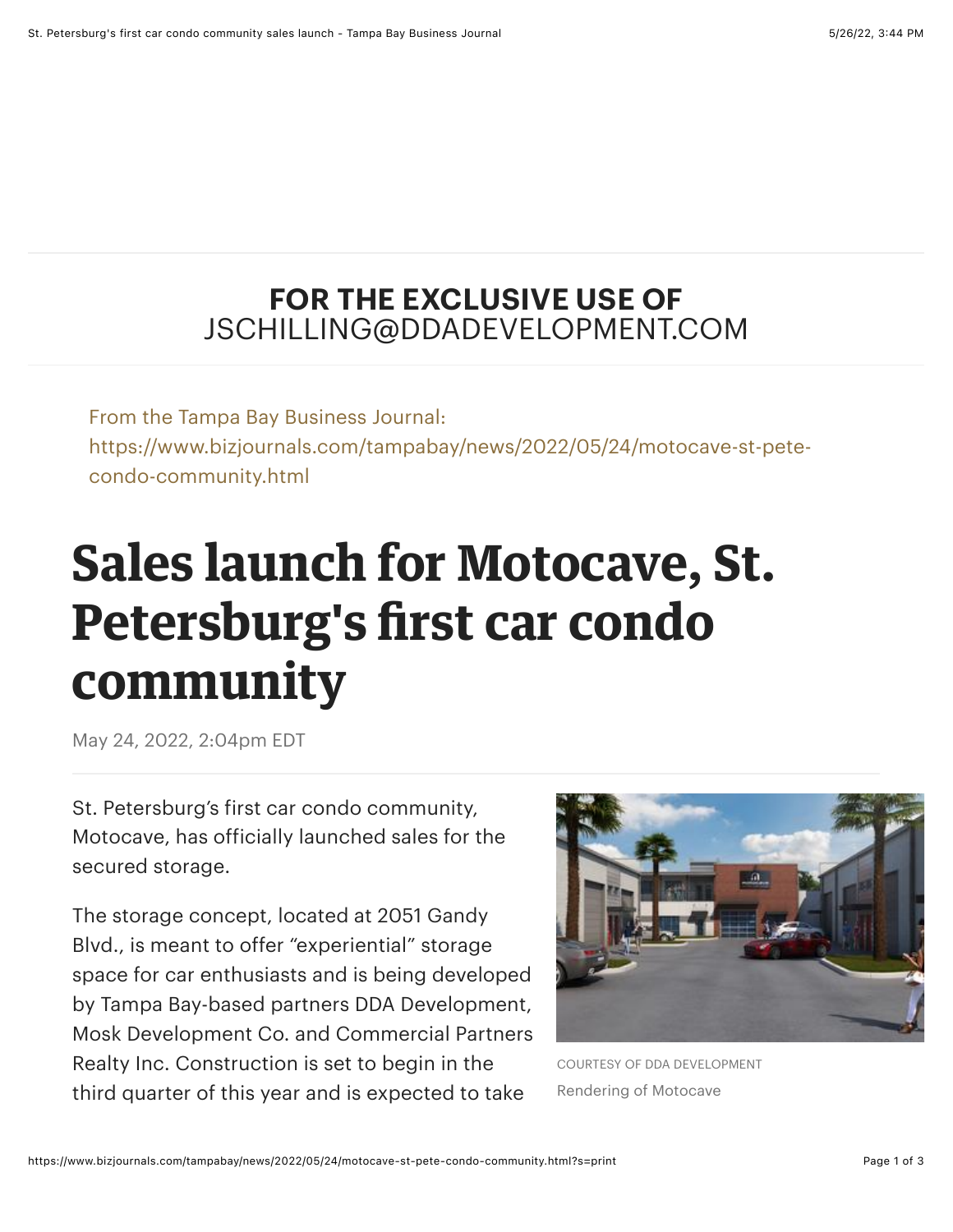approximately one year to come online.

"Motocave is a unique destination for automotive, luxury storage needs," Bowen [Arnold, principal of DDA Development, said in a release. "Our units are a blank ca](https://www.bizjournals.com/tampabay/search/results?q=Bowen%20Arnold)nvas for anyone looking to create a personal, lifestyle experience around their car or luxury RV. We can add whatever amenity an owner wants from lifts and machinery to TVs and sound systems."

The development will sit on 3.75 acres fronting Gandy Boulevard and will have 43 car condominium units across five buildings. Units will range from 918 to 1,591 square feet, and there will be a 2,200-square-foot community clubhouse. The project will total approximately 55,000 square feet.

Motocave will be just northeast of Interstate 275.

Risk Strategies reports that garage condos are becoming an increasingly popular choice for car enthusiasts who do not have access to secure storage facilities. These types of developments offer state-of-the-art security and insurance savings.

Each unit will have the basics like air conditioning, a restroom and fire sprinklers. The facilities are built with large garage doors to accommodate RVs. Upgrades like lifts to add vehicles and lofts with a steel mezzanine are available.

[Across the bridge next to the Tampa Executive Airport, the Motor Enclave saw a wave](https://www.bizjournals.com/tampabay/news/2022/03/22/motor-enclave-construction-underway.html) of interest from the community for the \$100 million car condominium. The Motor Enclave will span 200 acres near the airport and will also have a performance track, corporate event space and an off-road driving course.